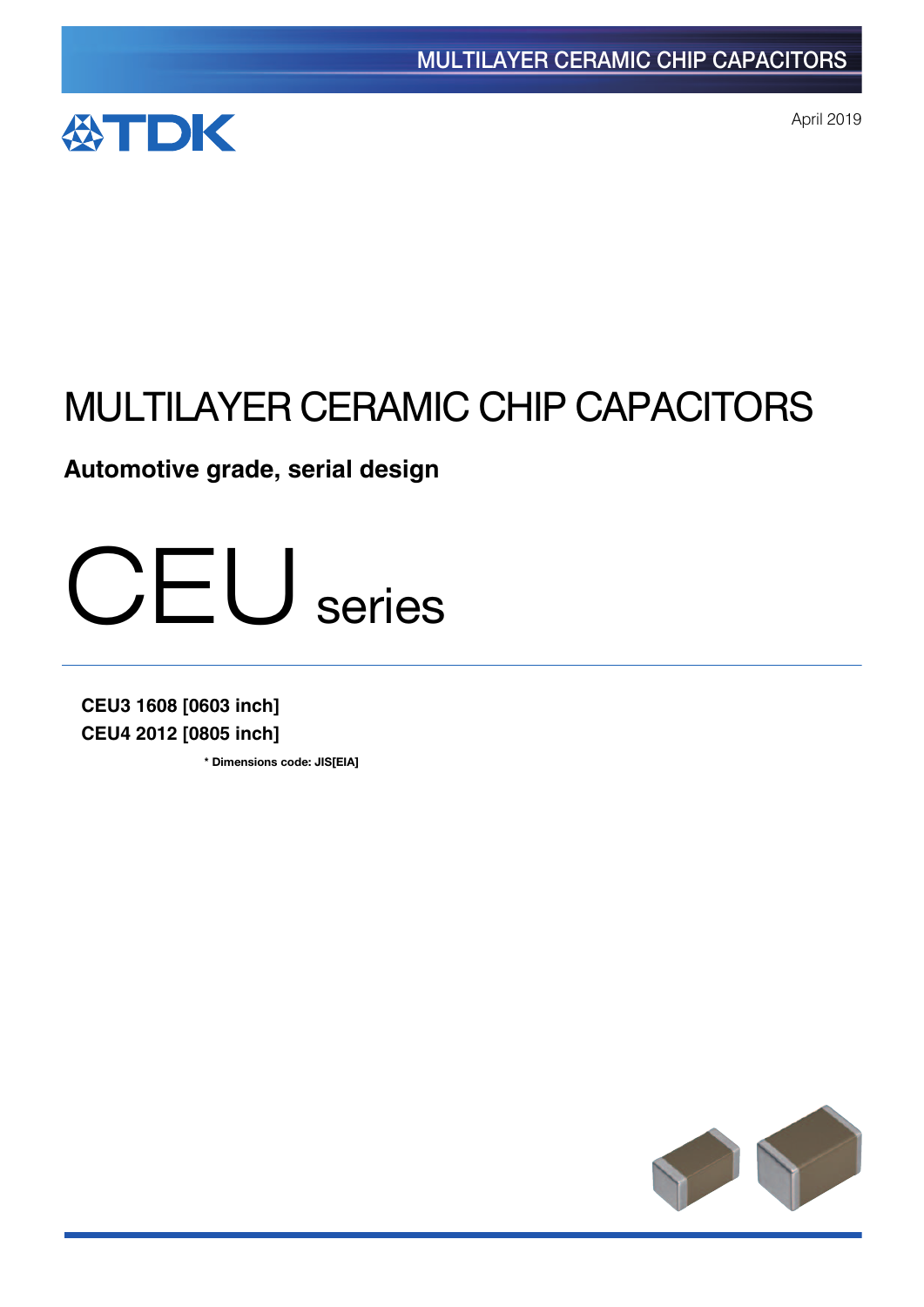# **REMINDERS FOR USING THESE PRODUCTS**

Before using these products, be sure to request the delivery specifications.

# **SAFETY REMINDERS**

Please pay sufficient attention to the warnings for safe designing when using this products.

# **A** REMINDERS

1. The products listed in this specification are intended for use in automotive applications under normal operation and usage conditions. The products are not designed or warranted to meet the requirements of the applications listed below, whose performance and/or quality requires a more stringent level of safety or reliability, or whose failure, malfunction or defect could cause serious damage to society, person or property.

Please understand that we are not responsible for any damage or liability caused by use of the products in any of the applications below or for any other use exceeding the range or conditions set forth in this specification sheet. If you intend to use the products in the applications listed below or if you have special requirements exceeding the range or conditions set forth in this specification, please contact us.

- (1) Aerospace/aviation equipment
- (2) Transportation equipment (electric trains, ships, etc.)
- (3) Medical equipment (excepting Pharmaceutical Affairs Law classification Class1,2)
- (4) Power-generation control equipment
- (5) Atomic energy-related equipment
- (6) Seabed equipment
- (7) Transportation control equipment
- (8) Public information-processing equipment
- (9) Military equipment
- (10) Electric heating apparatus, burning equipment
- (11) Disaster prevention/crime prevention equipment
- (12) Safety equipment
- (13) Other applications that are not considered general-purpose applications

When designing your equipment even for general-purpose applications, you are kindly requested to take into consideration securing protection circuit/device or providing backup circuits in your equipment.

In addition, although the products listed in this specification are intended for use in automotive applications as described above, they are not prohibited to use in general electronic equipment, whose performance and/or quality doesn't require a more stringent level of safety or reliability, or whose failure, malfunction or defect could not cause serious damage to society, person or property. Therefore, the description of this caution will be applied, when the products are used in general electronic equipment under a normal operation and usage conditions.

- 2. We may modify products or discontinue production of a product listed in this catalog without prior notification.
- 3. We provide "Delivery Specification" that explain precautions for the specifications and safety of each product listed in this catalog. We strongly recommend that you exchange these delivery specifications with customers that use one of these products.
- 4. If you plan to export a product listed in this catalog, keep in mind that it may be a restricted item according to the "Foreign Exchange and Foreign Trade Control Law". In such cases, it is necessary to acquire export permission in harmony with this law.
- 5. Any reproduction or transferring of the contents of this catalog is prohibited without prior permission from our company.
- 6. We are not responsible for problems that occur related to the intellectual property rights or other rights of our company or a third party when you use a product listed in this catalog. We do not grant license of these rights.
- 7. This catalog only applies to products purchased through our company or one of our company's official agencies. This catalog does not apply to products that are purchased through other third parties.

Notice: Effective January 2013, TDK will use a new catalog number which adds product thickness and packaging specification detail. This new catalog number should be referenced on all catalog orders going forward, and is not applicable for OEM part number orders.

Please be aware the last five digits of the catalog number will differ from the item description (internal control number) on the product label.

Contact your local TDK Sales representative for more information.

(Example)

| Catalog issued date    | Catalog number        | Item description (on delivery label) |
|------------------------|-----------------------|--------------------------------------|
| Prior to January 2013  | C1608C0G1E103J(080AA) | C1608C0G1E103JT000N                  |
| January 2013 and later | C1608C0G1E103J080AA   | C1608C0G1E103JT000N                  |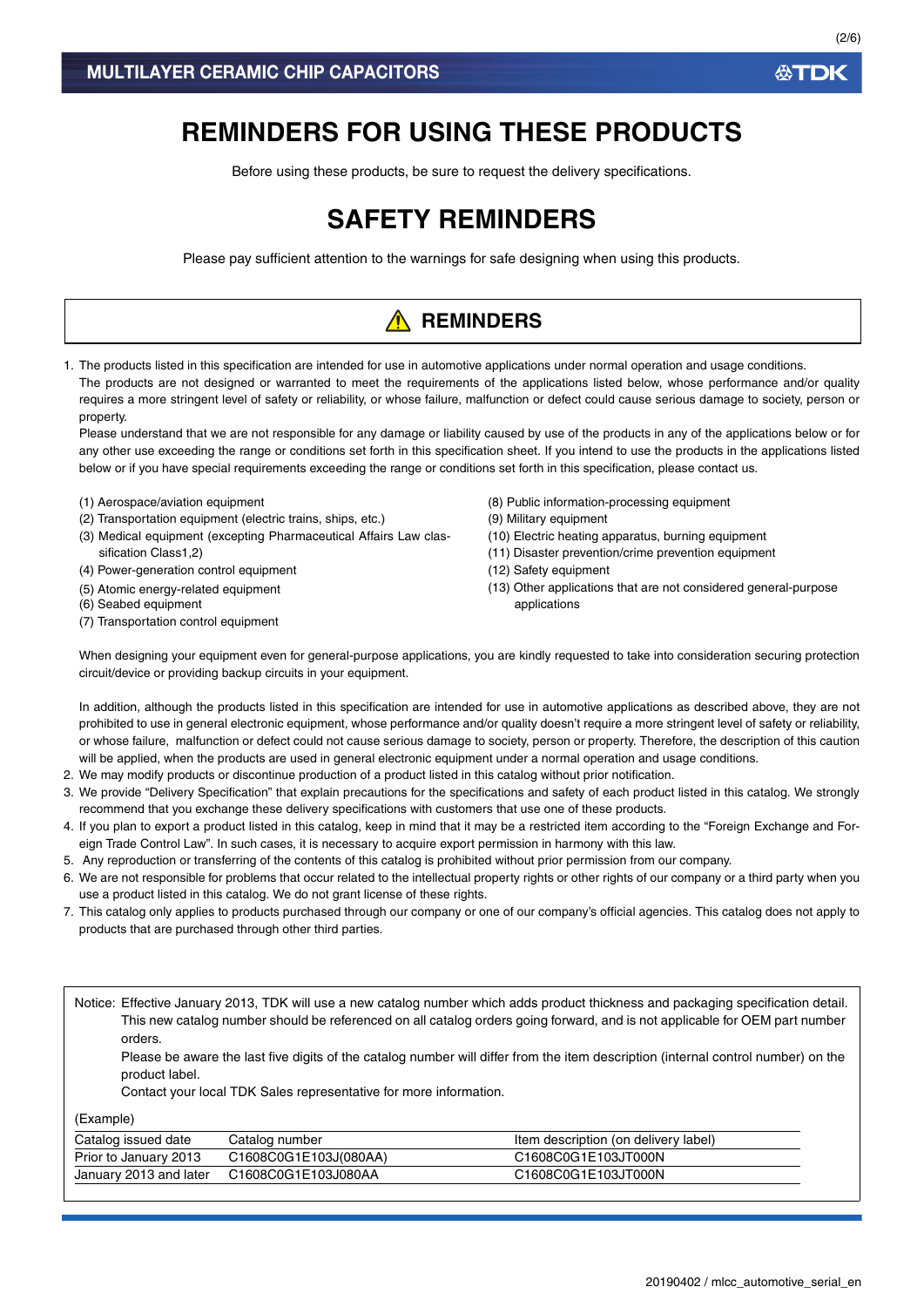## MULTILAYER CERAMIC CHIP CAPACITORS

# CEU series

# Serial design

Type: CEU3/1608 [0603 inch], CEU4/2012 [0805 inch]

### **■SERIES OVERVIEW**

Serial design CEU series, automotive grade of TDK's multilayer ceramic chip capacitor, is a product which has two capacitors in series in single body construction. The structure decreases risk of short circuit failures due to mechanical flex cracks. Additionally, CEU series has higher mechanical endurance by flexible resin layers which absorbs thermal and mechanical stress. The capacitance range is up to 100nF.

#### **■FEATURES**

- Serial structure decreases risk of short circuit failures due to mechanical flex cracks.
- Higher mechanical endurance is realized by flexible resin layers.
- AEC-Q200 compliant.

#### **■SHAPE & DIMENSIONS ■PRODUCT STRUCTURE**



|     | Body length           |
|-----|-----------------------|
| W   | Body width            |
| - Г | Body height           |
| R   | <b>Terminal width</b> |
| G   | Terminal spacing      |

#### **■APPLICATIONS**

- Fail-safe design in battery line.
- For circuits requiring safer design

General Serial design



Sn Ni Conductive resin layer Cu

A general structure which opposite inner electrodes are alternately stacked.

A product which has two capacitors in series in single body construction and flexible resin layer.

|                  |                                             |                      |                      |             | Dimensions in mm |
|------------------|---------------------------------------------|----------------------|----------------------|-------------|------------------|
| <b>Type</b>      |                                             | W                    |                      |             | G                |
| CEU <sub>3</sub> | $1.60 + 0.20 - 0.10$                        | $0.80 + 0.15 - 0.10$ | $0.80 + 0.15 - 0.10$ | 0.20min.    | 0.30min.         |
| CEU4             | $2.00+0.30-0.20$                            | $1.25 + 0.25 - 0.20$ | $1.25 + 0.25 - 0.20$ | $0.20$ min. | 0.50min.         |
|                  | *Dimensional tolerances are typical values. |                      |                      |             |                  |

t Please be sure to request delivery specifications that provide further details on the features and specifications of the products for proper and safe use. Please note that the contents may change without any prior notice due to reasons such as upgrading.

公TDK

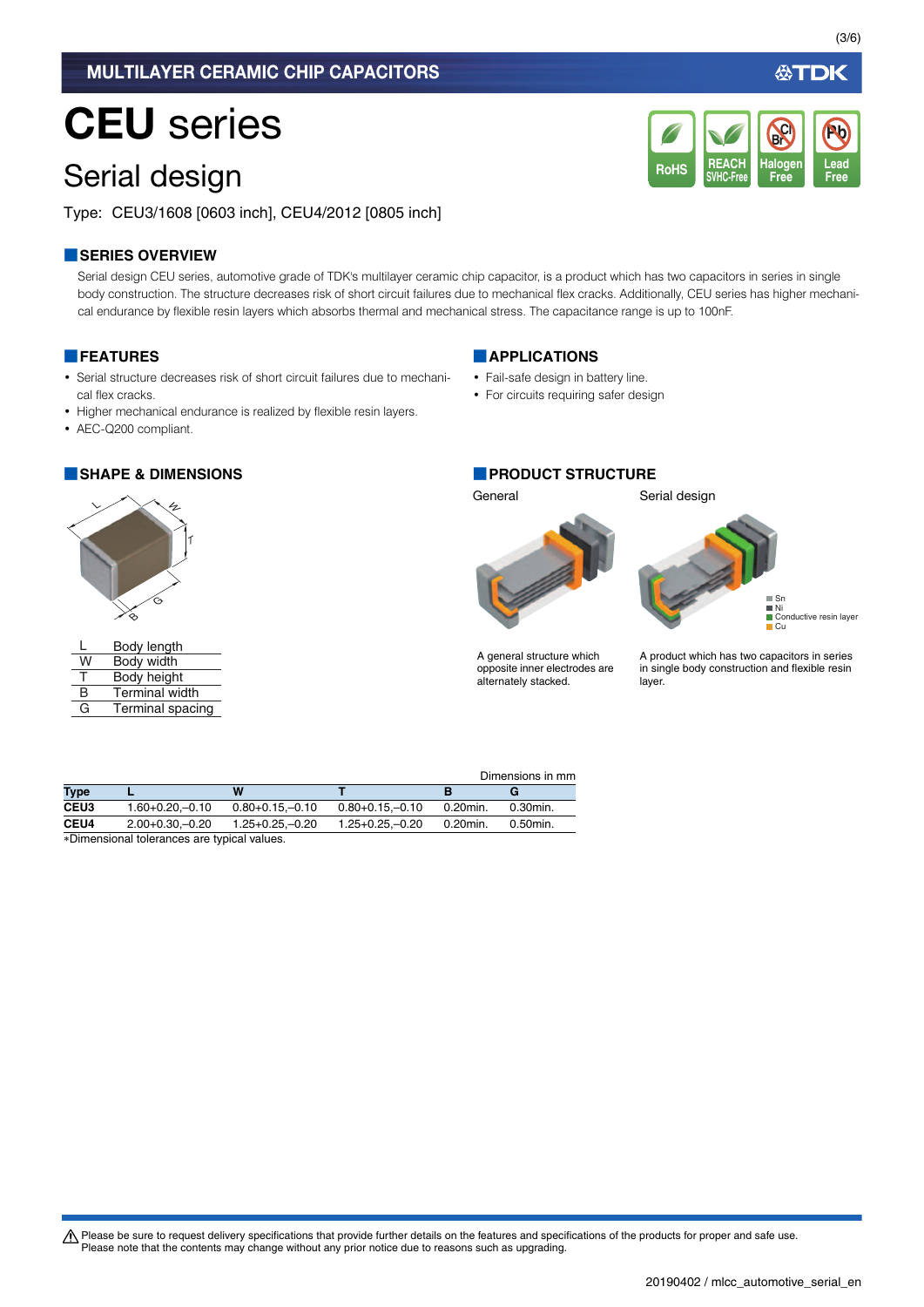

(1) Series

#### (2) Dimensions L x W (mm)

| Code | EIA    | Length | Width | <b>Terminal width</b> |
|------|--------|--------|-------|-----------------------|
| 3    | CC0603 | .60    | 0.80  | 0.20                  |
| 4    | CC0805 | 2.00   | 1.25  | 0.20                  |

#### (3) Thickness code

| Code | <b>Thickness</b> |  |
|------|------------------|--|
| E    | $0.80$ mm        |  |
| J    | $1.25$ mm        |  |

#### (4) Voltage condition for life test

| Symbol | Condition       |
|--------|-----------------|
| 2      | $2 \times R$ V. |

#### (5) Temperature characteristics

| Temperature<br>characteristics | Capacitance change | Temperature range         |  |
|--------------------------------|--------------------|---------------------------|--|
| X7R                            | ±15%               | $-55$ to $+125^{\circ}$ C |  |

#### (6) Rated voltage (DC)

| Code | Voltage (DC) |
|------|--------------|
| 1H   | 50V          |
| 2Α   | 100V         |

(7) Nominal capacitance (pF)

The capacitance is expressed in three digit codes and in units of pico Farads (pF). The first and second digits identify the first and second significant figures of the capacitance. The third digit identifies the multiplier. R designates a decimal point.

#### $(Example)$ OR5 = 0.5pF

 $101 = 100pF$  $225 = 2,200,000pF = 2.2\mu F$ 

(8) Capacitance tolerance

| Code | Tolerance  |  |
|------|------------|--|
| Κ    | ±10%       |  |
| M    | $\pm 20\%$ |  |

#### (9) Thickness

| Code       | <b>Thickness</b> |
|------------|------------------|
| <b>080</b> | $0.80$ mm        |
| 125        | $1.25$ mm        |

### (10) Packaging style

| Code | Style                 |
|------|-----------------------|
|      | 178mm reel, 4mm pitch |

#### (11) Special reserved code

| Code | Description      |
|------|------------------|
|      | Soft termination |

公TDK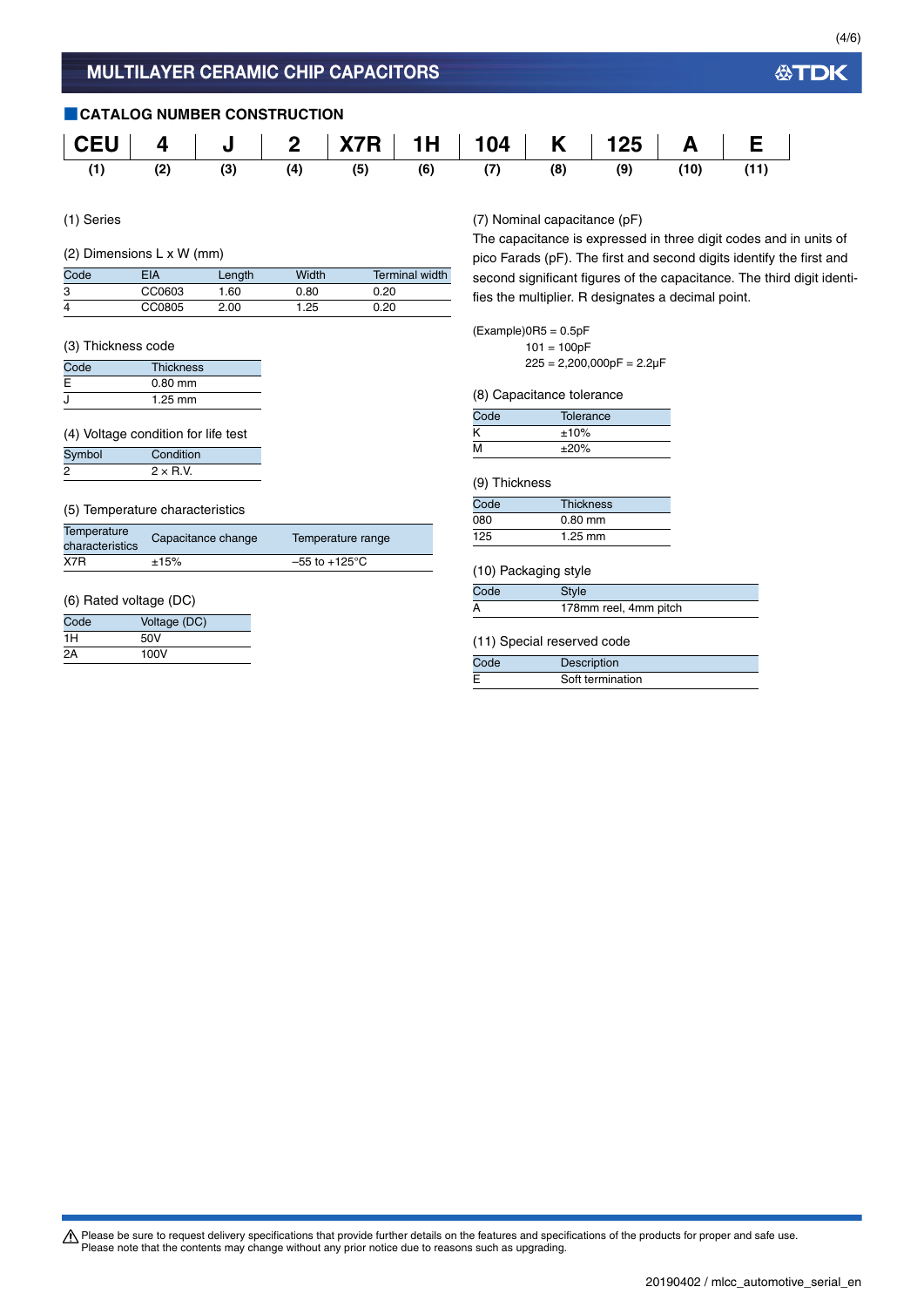## MULTILAYER CERAMIC CHIP CAPACITORS

# **Capacitance range chart CEU3/1608** [0603 inch]

Capacitance X7R

| (pF)               | Code   | 2A<br>(100V) | 1H<br>(50V) |
|--------------------|--------|--------------|-------------|
| 1,000              | 102    |              |             |
| 1,500              | 152    |              |             |
| 2,200              | 222    |              |             |
| 3,300              | 332    |              |             |
| 4,700              | 472    |              |             |
| 6,800              | 682    |              |             |
| 10,000             | 103    |              |             |
| 15,000             | 153    |              |             |
| 22,000             | 223    |              |             |
| 33,000             | 333    |              |             |
| 47.000             | 473    |              |             |
| Standard thickness | 0.80mm |              |             |

**Background gray: The product which is not recommended to a new design.** 

■ Please refer to the capacitance range table at P-6 for the details such as product thickness and capacitance tolerance.

# **Capacitance range chart CEU4/2012** [0805 inch]

| Capacitance               |      | X7 <sub>R</sub> |             |
|---------------------------|------|-----------------|-------------|
| (pF)                      | Code | 2A<br>(100V)    | 1H<br>(50V) |
| 1,000                     | 102  |                 |             |
| 1,500                     | 152  |                 |             |
| 2,200                     | 222  |                 |             |
| 3,300                     | 332  |                 |             |
| 4,700                     | 472  |                 |             |
| 6,800                     | 682  |                 |             |
| 10,000                    | 103  |                 |             |
| 15,000                    | 153  |                 |             |
| 22,000                    | 223  |                 |             |
| 33,000                    | 333  |                 |             |
| 47,000                    | 473  |                 |             |
| 68,000                    | 683  |                 |             |
| 100,000                   | 104  |                 |             |
| <b>Standard thickness</b> |      |                 | 1.25 mm     |

**Background gray: The product which is not recommended to a new design.** 

■ Please refer to the capacitance range table at P-6 for the details such as product thickness and capacitance tolerance.

Please be sure to request delivery specifications that provide further details on the features and specifications of the products for proper and safe use.<br>Please note that the contents may change without any prior notice d